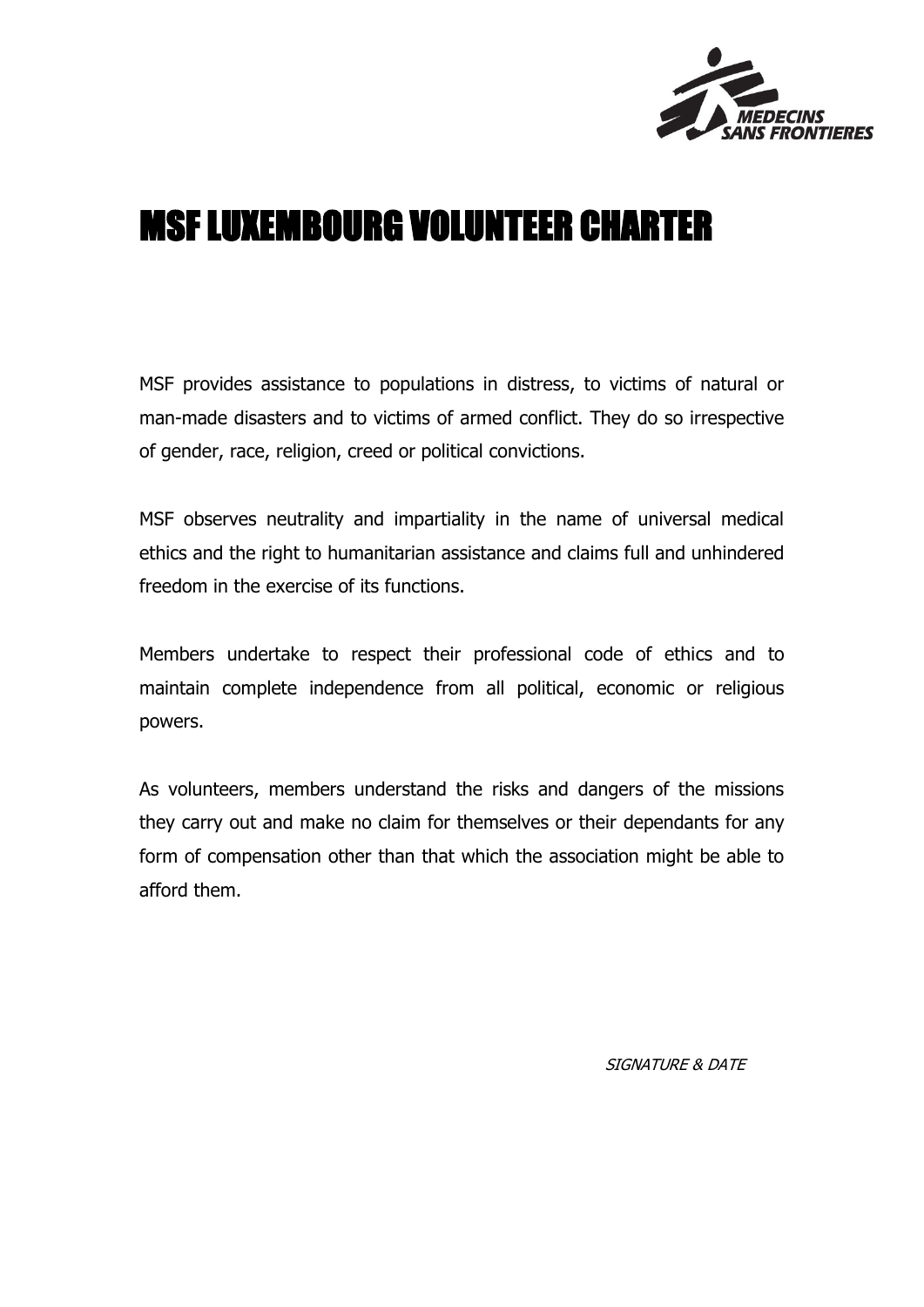

# MSF LUXEMBOURG VOLUNTEER CHARTER

All volunteers working with MSF Luxembourg receive and sign this charter, which defines their relationship with the organisation, permanent staff and other volunteers, as well as the rights and responsibilities of all parties.

#### **MSF Luxembourg undertakes to:**

Welcome and view volunteers as full members of the organisation.

Give them clear information about the organisation, its objectives and how it works.

Assign activities that coincide with volunteers' skills, availability and priorities.

Ensure that volunteers have an appropriate setting for doing their work.

Offer adequate coaching to volunteers and, failing this, to offer training courses.

Cover volunteers with adequate insurance.

Reimburse expenses resulting from situations where money was spent on providing everyone with access to volunteering activities.

Promote volunteers' activities in terms of individual support and the organisation's annual activity reports.

SIGNATURE & DATE